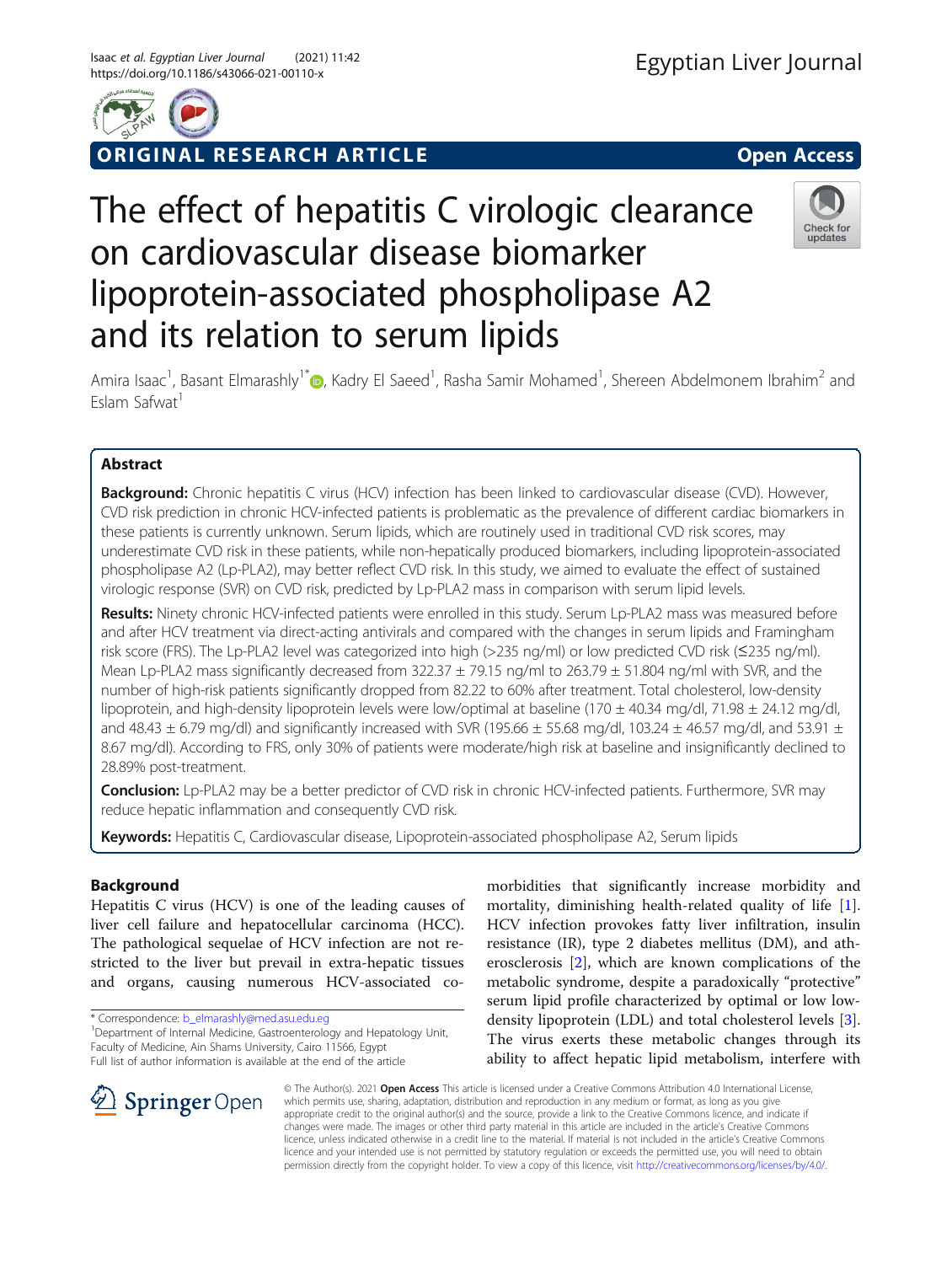insulin signaling, and directly infect the arterial wall causing chronic endothelial damage and systemic inflammation [[2\]](#page-7-0). The development of DAAs has markedly improved treatment outcomes with SVR rates that could reach 90% or more [[4\]](#page-7-0). HCV clearance has been shown to correct metabolic derangements such as IR and the consequences of direct infection of endothelial cells and monocytes [\[5](#page-7-0)]. However, an increase in serum cholesterol and LDL may be observed potentiating early atherosclerotic lesions and necessitating lipid-lowering therapy [\[6](#page-7-0)].

There are numerous biomarkers that enable risk stratification and consequently decision-making regarding the management of CVD. They can be grouped based on disease specificity, such as biomarkers of heart failure (brain natriuretic peptide and atrial natriuretic peptide) and of atherosclerotic coronary disease (troponin T or I, creatinine phosphokinase-MB), or they can be grouped according to the pathologic process they mediate, such as inflammation (high-sensitivity C-reactive protein [hsCRP], interleukin 6, fibrinogen, tumor necrosis factor-alpha), oxidative stress (isoprostanes), and metabolic biomarkers (lipoprotein (a), LDL, Lp-PLA2) [[7\]](#page-7-0).

Lp-PLA2, also known as platelet-activating factor acetylhydrolase, is mainly produced by macrophages and foam cells within atherosclerotic plaques, particularly in sites where leucocyte influx, cellular necrosis, and calcification are profound [[8\]](#page-7-0). It promotes the pathogenesis of atherosclerosis through hydrolysis of oxidized phospholipids on modified LDL particles within the arterial intima [[8](#page-7-0)]. Hence, the concentration of Lp-PLA2 and its by-product, lysophosphatidylcholine, in the coronary circulation reflects atheromatous plaque formation and a high risk of rupture [[9\]](#page-7-0). Lp-PLA2 is characterized by its low biologic variability and high specificity for vascular inflammation, rather than systemic inflammation, and has a direct correlation with plaque inflammation making it a valuable biomarker reflecting CVD risk and a potential therapeutic target [[10](#page-7-0)]. Based on several epidemiologic studies, an Lp-PLA2 level >235 ng/ml in healthy populations was found to signify a high risk for CVD [[11](#page-7-0)]. Our aims were to measure serum lipid levels (hepatic CVD biomarkers) and Lp-PLA2 concentration (non-hepatic CVD biomarker) in chronic HCV-infected patients and explore the potential benefit of HCV treatment on cardiovascular outcomes, hypothesizing that SVR would be associated with a favorable reduction in the non-hepatic CVD biomarker and consequently CVD risk.

## Methods

This study was conducted on 90 patients with chronic HCV infection who were eligible for antiviral treatment with DAAs, agreeable to regular follow-up. They were recruited from the National Committee for Control of

Viral Hepatitis (NCCVH) regional center in Ain Shams University hospital during the period from May 2019 to April 2020, after approval of the Ain Shams University ethics committee was granted, and informed consents were taken from all patients.

All participants included in this study were 30 years or older, had no underlying CVD, had chronic HCV infection without concomitant hepatitis B virus (HBV) or human immunodeficiency virus (HIV) infection, had not previously undergone liver transplantation, had no history of HCC, had normal serum creatinine levels, were Child A or Child B7 according to Child-Pugh classification, were treatment-naïve, and were defined as "easy to treat" or "difficult to treat" (any of these criteria: total serum bilirubin  $\geq 1.2$  mg/dl, serum albumin  $\leq 3.5$  g/dl, INR  $\geq$  1.2, platelet count < 150,000/mm<sup>3</sup>) as per the Egyptian NCCVH protocol, and accordingly administered an appropriate, personally tailored, DAA regimen for 3 months during the course of this study [\[12](#page-7-0), [13](#page-7-0)]. All female patients were neither pregnant nor lactating throughout the course of this study.

For all patients, relevant history taking and clinical examination were conducted, and the following laboratory tests analyzed, using commercially available kits: alanine transaminase (ALT), aspartate transaminase (AST), serum albumin level, serum bilirubin level, international normalized ratio (INR), serum alpha-fetoprotein (AFP), complete blood count (CBC), quantitative HCV RNA assay, hepatitis B surface antigen (HBsAg) and HIV antibody, serum creatinine level and creatinine clearance, fasting blood glucose (FBG) and hemoglobin A1C (HbA1c), and lipid profile including LDL, HDL, and total cholesterol. Lp-PLA2 mass was measured using RayBio® Human Lp-PLA2 ELISA Kit. Twelve weeks after the end of treatment, HCV RNA was assessed to determine SVR, and Lp-PLA2 mass was measured and compared with serum lipids.

Furthermore, the Framingham CVD risk score (2008) was calculated for all patients before and after treatment and compared to the Lp-PLA2 level in terms of CVD risk predictability. Framingham risk score is an algorithm used to estimate the 10-year CVD risk of an individual, and it comprises six coronary risk factors, including sex, age, smoking history, systolic blood pressure, total cholesterol, and HDL levels. Individuals with low risk have 10% or less global CVD risk at 10 years, with intermediate risk 10–20%, and with high risk 20% or more [[14\]](#page-7-0).

Lastly, abdominal ultrasound and transient elastography were done for all patients before and after treatment to identify cirrhosis.

Lp-PLA2 mass assay was done by means of RayBio® Human Lp-PLA2 ELISA Kit, which is an in vitro enzymelinked immunosorbent (ELISA) assay that employs an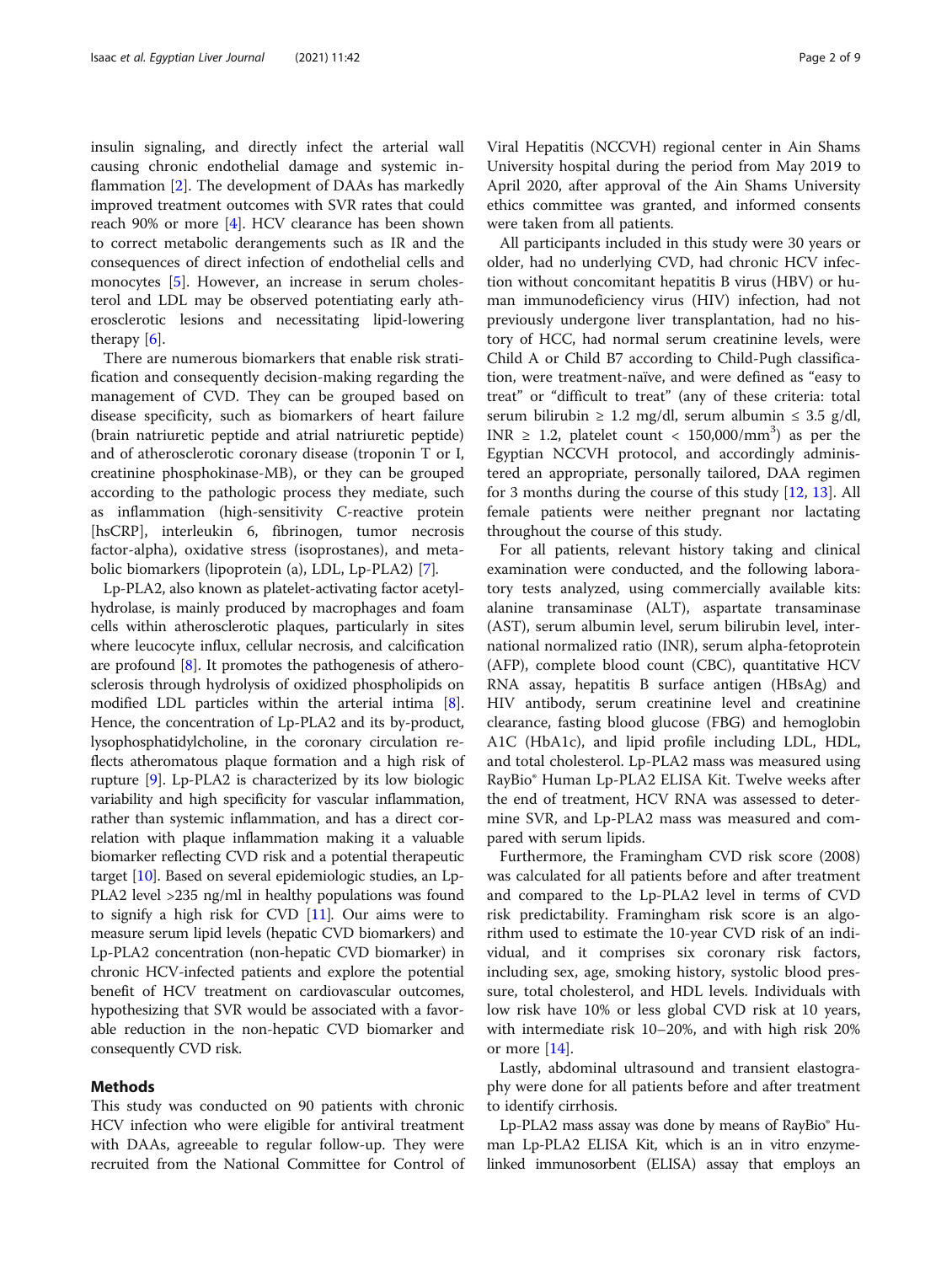antibody specific for human Lp-PLA2 coated on a 96-well plate. Standards and samples were pipetted into the wells, and Lp-PLA2 present in a sample was bound to the wells by the immobilized antibody. The wells were washed, and biotinylated anti-human Lp-PLA2 antibody was added. After washing away the unbound biotinylated antibody, horseradish peroxidase (HRP)-conjugated streptavidin was pipetted to the wells. The wells were again washed, a tetramethylbenzidine (TMB) substrate solution was added, and color developed in proportion to the amount of Lp-PLA2 bound. The Stop Solution changed the color from blue to yellow, and the intensity of the color was measured at 450 nm. The mean absorbance for standards and samples was calculated, and the average zero standard optical density was subtracted. A standard curve was plotted on log-log graph paper, with standard concentration on the x-axis and absorbance on the y-axis. A best-fit straight line through the standard points was drawn. The minimum detectable dose of human Lp-PLA2 (the analyte concentration resulting in an absorbance that is 2 SD higher than that of the blank) was determined to be 8.1 ng/ml.

#### Statistical analysis

The collected data were coded, tabulated, and statistically analyzed using IBM SPSS statistics (Statistical Package for Social Sciences) software version 20. Quantitative data were expressed as mean  $\pm$  SD (standard deviation) for normally distributed data. Qualitative data were presented as numbers and percentages.

In quantitative data, Student's t-test was used to compare two independent groups with normally distributed data and paired t-test in cases of two dependent groups with normally distributed data. Analysis of variance (ANOVA) (F) test was used to compare between more than two independent groups with normally distributed data, followed by post hoc analysis to compare between every two groups. In qualitative data, inferential analyses for independent variables were done using the chisquare  $(X^2)$  test for differences between proportions. Correlations were done using the Pearson correlation coefficient test (r). The receiver operating characteristic (ROC) curve was constructed to obtain the most sensitive and specific cut-off values for different parameters to discriminate patients with high CVD risk from those with low CVD risk. The level of significance was determined by the p-value where  $p < 0.05$  is significant,  $< 0.01$ is highly significant, and otherwise is insignificant.

## Results

Total studied patients comprised 55 males (61.11%) and 35 females (38.89%), with ages ranging from 30 to 68 years old (mean  $46.88 \pm 10.61$  years). Per abdominal ultrasound and transient elastography, 22 patients were found to have liver cirrhosis. Amongst cirrhotic patients, 9/22 (40.91%) were Child A5, 12/22 (54.55%) were Child A6, and 1/22 (4.55%) was Child B7, as per the Child-Pugh score. "Easy to treat" patients (50%), as per NCCV H guidelines, were given sofosbuvir (SOF) and daclatasvir (DCV) while "difficult to treat" patients (50%) were administered SOF, DCV, and ribavirin (RBV). Twelve weeks after the end of treatment, SVR was observed in 86/90 patients (96.6%). Four of 90 patients (4.4%) had not achieved SVR, with no statistical significance between their pre-treatment and post-treatment HCV RNA levels ( $p = 0.068$ ).

Baseline characteristics of the study cohort regarding demographic data, the prevalence of different CVD risk factors, Child score, and fibrosis stage are summarized in Table [1.](#page-3-0)

A comparison between cirrhotic and non-cirrhotic patients regarding baseline biochemical parameters and FRS is highlighted in Table [2](#page-4-0) and demonstrates that most of the studied parameters were statistically significant between both groups, except AST, hemoglobin level, Lp-PLA2 mass, and Framingham risk score ( $p >$ 0.05). Notably, total cholesterol level, LDL, and HDL levels were significantly lower in cirrhotic patients as compared to non-cirrhotic patients ( $p < 0.001$ ). There was no statistically significant difference in abdominal ultrasound findings ( $p = 0.84$ ), liver stiffness score ( $p =$ 0.596), and Child-Pugh score of cirrhotic patients ( $p =$ 0.181) after treatment as compared to baseline.

A statistically significant increase in serum total cholesterol, LDL, and HDL was observed in patients who achieved SVR ( $p < 0.001$ ) 12 weeks after the end of treatment, while no or insignificant change was observed in non-SVR patients ( $p = 0.391$ ,  $p = 0.115$ ,  $p =$ 0.444) (Tables [3](#page-4-0) and [4\)](#page-5-0).

Furthermore, our study demonstrated a significant decrease in Lp-PLA2 concentration after DAA therapy, in patients who experienced SVR (263.79  $\pm$  51.804 ng/ml vs. 322.37  $\pm$  79.15 ng/ml) ( $p < 0.001$ ). On the contrary, patients who did not achieve SVR experienced a nonsignificant rise in post-treatment Lp-PLA2 concentration  $(392.25 \pm 88.733 \text{ ng/ml vs. } 370 \pm 98.668 \text{ ng/ml})$  ( $p =$ 0.198) (Tables [3](#page-4-0) and [4](#page-5-0)).

The Lp-PLA2 level was analyzed as a continuous variable and categorized into high (>235 ng/ml) or low predicted CVD risk  $(\leq 235 \text{ ng/ml})$ . There is a significant decline in the number of patients classified as high risk, after treatment with DAAs, from 74/90 (82.22%) to 54/90 (60%), with a consequent rise in the number of low-risk patients from 16/90 (17.78%) to 36/90 (40%) post-treatment ( $p = 0.002$ ). Notably, no statistically significant difference in baseline Lp-PLA2 concentration has been shown between cirrhotic and non-cirrhotic patients ( $p = 0.463$ ) (Table [2](#page-4-0)).

Framingham risk score, designed to predict 10-year CVD risk, was calculated for all patients before and after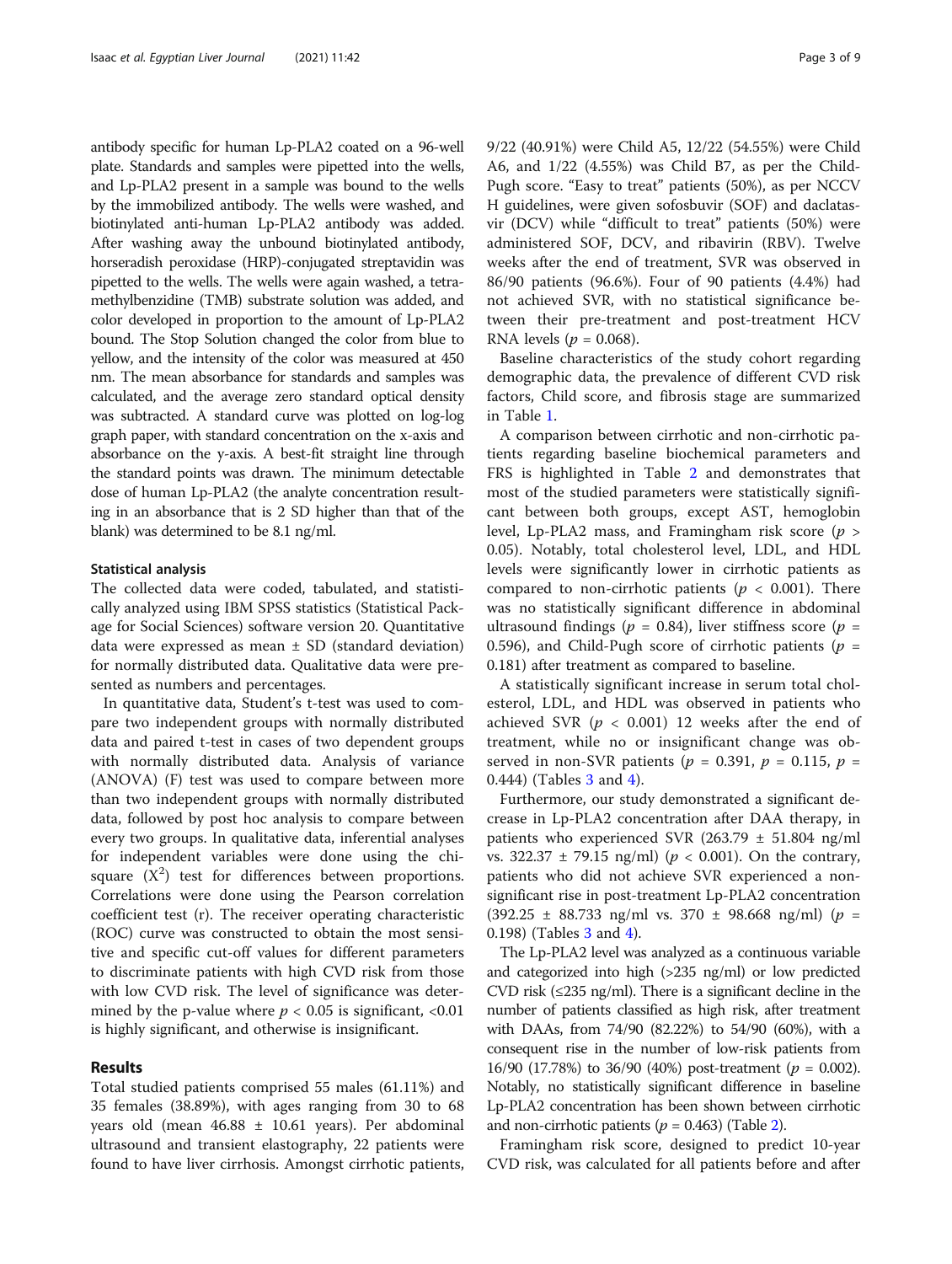<span id="page-3-0"></span>Table 1 Baseline characteristics of all studied patients

| Descriptive data                                      |                          |                                      |  |  |  |
|-------------------------------------------------------|--------------------------|--------------------------------------|--|--|--|
| Age (years), mean $\pm$ SD (range)                    |                          | $46.878 \pm 10.605$ (30-68)          |  |  |  |
| <b>BMI (kg/m<sup>2</sup>)</b> , mean $\pm$ SD (range) |                          | $26.232 \pm 2.140(21-31)$            |  |  |  |
| Gender, $n$ $(\%)$                                    | Male                     | 55 (61.11%)                          |  |  |  |
|                                                       | Female                   | 35 (38.89%)                          |  |  |  |
| <b>Smoking</b> , $n$ $(\%)$                           | Smoker                   | 18 (20%)                             |  |  |  |
|                                                       | Non-smoker               | 72 (80%)                             |  |  |  |
| <b>Hypertension</b> , $n$ (%)                         | Hypertensive             | 15 (16.67%)                          |  |  |  |
|                                                       | Normotensive 75 (83.33%) |                                      |  |  |  |
| Diabetes mellitus, n                                  | Diabetic                 | 7(7.78%)                             |  |  |  |
| (% )                                                  | Pre-diabetic             | 13 (14.44%)                          |  |  |  |
|                                                       | Non-diabetic             | 70 (77.78%)                          |  |  |  |
| FBG (mg/dl), mean $\pm$ SD (range)                    |                          | $89.989 \pm 15.786 (66 - 135)$       |  |  |  |
| <b>HbA1c (%)</b> , mean $\pm$ SD (range)              |                          | $5.420 \pm 0.609$ (4.1-7)            |  |  |  |
| <b>Child score</b> , $n$ $(\%)$                       | A5                       | 9 (40.91%)<br>9 (45%)                |  |  |  |
|                                                       | A6                       | 12 (54.55%)<br>10 (50%)              |  |  |  |
|                                                       | <b>B7</b>                | 1(4.55%)<br>1(5%)                    |  |  |  |
| <b>Fibrosis stage</b> , $n$ (%)                       | F <sub>0</sub>           | 16 (17.78%)                          |  |  |  |
|                                                       | F1                       | 39 (43.33%)                          |  |  |  |
|                                                       | F <sub>2</sub>           | 10 (11.11%)                          |  |  |  |
|                                                       | F <sub>3</sub>           | 3 (3.33%)                            |  |  |  |
|                                                       | F4                       | 22 (24.44%)                          |  |  |  |
| DAA regimen, n (%)                                    | SOF/DCV                  | 45 (50%)                             |  |  |  |
|                                                       | SOF/DCV/RBV              | 45 (50%)                             |  |  |  |
| HCV RNA (IU/ml), median (IQR)                         |                          | 2,253,000 (573,662.25-4,000,<br>000) |  |  |  |

Abbreviations: SD, standard deviation; n, number; BMI, body mass index; DAA, direct-acting antiviral; SOF, sofosbuvir; DCV, daclatasvir; RBV, ribavirin; FBG, fasting blood glucose; HCV, hepatitis C virus; RNA, ribonucleic acid; IQR, interquartile range

HCV treatment, and patients were accordingly stratified into low-, moderate-, and high-risk groups. At baseline, 14/90 (15.56%) were classified as high risk, 13/90 (14.44%) as moderate risk, and 63/90 (70%) as low risk. There was no significant difference in calculated risk scores and risk stratification into each group after treatment as compared to baseline ( $p = 0.976$ ).

Regarding different CVD risk factors, gender had a statistically significant impact on Lp-PLA2 level where men had significantly higher levels than women ( $p < 0.001$ ). Also, significantly higher levels were noted amongst hypertensive patients, diabetic patients, and smokers (*p* < 0.001, 0.008, <0.001, respectively). Using post hoc analysis, a significant difference in Lp-PLA2 levels between diabetic and non-diabetic patients ( $p = 0.015$ ) was noted. In addition, "difficult to treat" patients administered SOF/DCV/RBV were found to have significantly higher levels of Lp-PLA2 as opposed to "easy to treat patients" given SOF/DCV ( $p = 0.006$ ) (Table [5\)](#page-5-0).

Pre-treatment Lp-PLA2 concentration showed a statistically significant positive correlation with age, BMI, FBG, HbA1c, and Framingham score and a statistically significant negative correlation with serum albumin and platelet count. In addition, post-treatment Lp-PLA2 level shows a significant positive correlation with age, BMI, FBG, HbA1c, AST, and both liver stiffness score and Framingham risk score. On the other hand, there is a significant negative correlation with HDL, serum albumin, and platelet count (Table [6](#page-6-0)).

Finally, our study demonstrated the diagnostic performance of the best cut-off values of baseline AST, ALT, serum albumin, platelet count, and liver stiffness score in differentiating between high and low CVD risk, as defined by an Lp-PLA2 cut-off value of >235 ng/ml. At a cut-off value of >29 IU/l for AST, the sensitivity was 78.38% and specificity 43.75% with an accuracy of 57.5%, and at a cut-off value of >28 IU/l for ALT, the sensitivity was slightly higher (82.43%), yet the specificity was much lower (31.25%) with slightly less accuracy of 52%. A liver stiffness score of >6.3 kPa provides a relatively better specificity of 75% and accuracy of 62.2%. At a cut-off value of  $\leq 261,000/\mu$  for platelet count, the sensitivity was 79.73% and specificity 56.25% with an accuracy of 71.8%. Last but not least, at a cut-off value of ≤3.7 g/dl for serum albumin, the sensitivity in discriminating high from low CVD risk was the lowest (37.84%) amongst the five parameters analyzed, yet specificity was the highest (93.75%) with an accuracy of 63.7% (Fig. [1\)](#page-6-0).

# **Discussion**

HCV infection increases CVD risk through several mechanisms, including insulin resistance, hepatic steatosis, and increased chronic inflammation and immune activation [[15](#page-7-0)].

There are countless risk score calculators and charts that aim to predict 10-year CVD risk in the general population. However, serum lipids, which are incorporated in most CVD risk scores, including the Framingham risk score, are reduced in the setting of chronic liver disease and may therefore underestimate CVD risk in infected persons [\[16\]](#page-7-0). This highlights the need for alternative means to estimate CVD risk in chronic HCVinfected patients and the validation of non-hepatically produced CVD biomarkers for this purpose.

Lipoprotein-associated phospholipase A2 (Lp-PLA2) is a novel inflammatory marker that has been found to be a CVD risk marker independent of traditional risk factors, including LDL and hsCRP [[17](#page-7-0)]. It is characterized by high vascular endothelial specificity and low biovariability [[18](#page-7-0)].

Regarding changes in serum lipids, this study illustrates low or optimal levels of baseline total cholesterol, LDL, and HDL with a statistically significant increase after SVR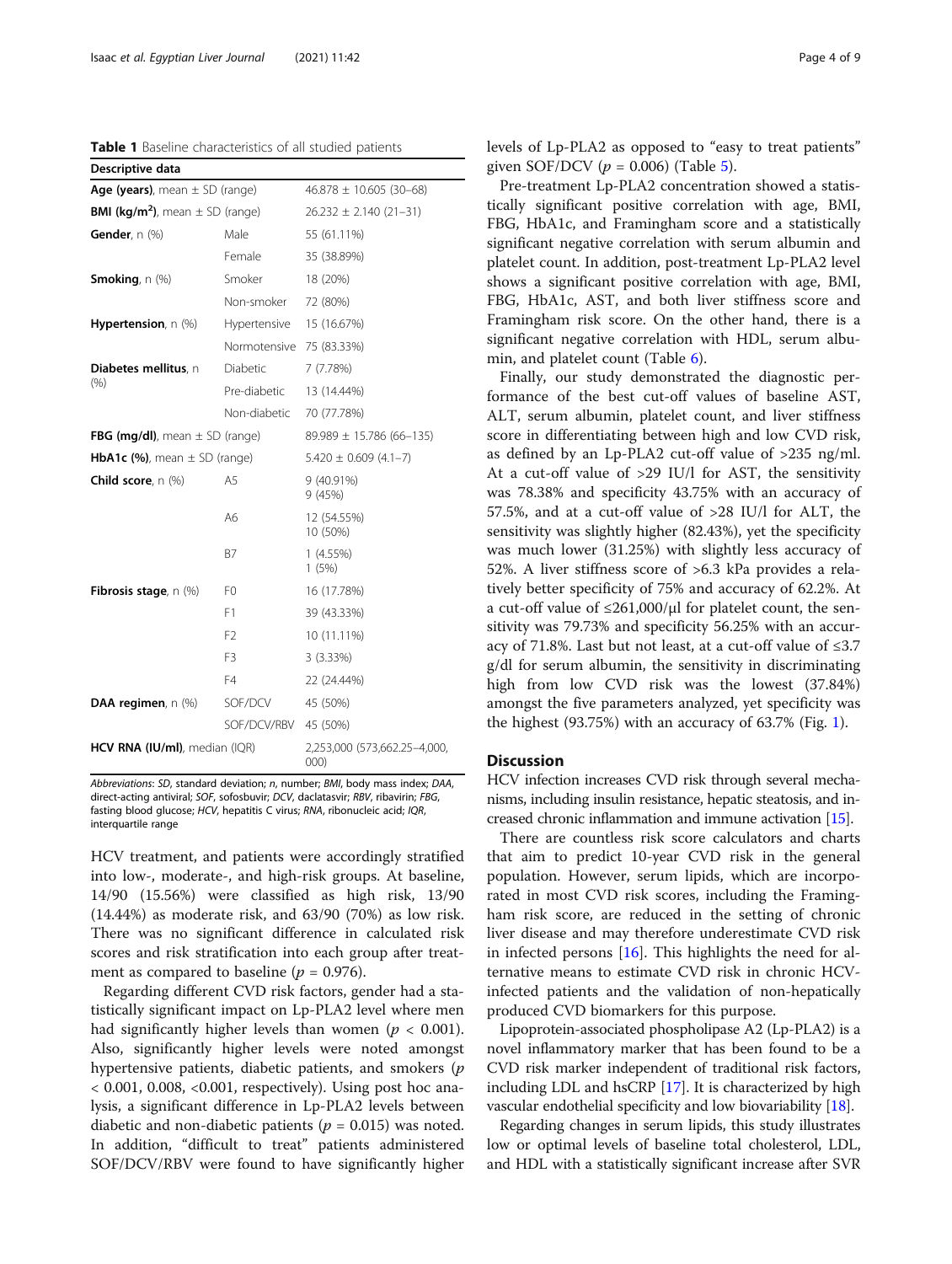| <b>Baseline parameter</b>            | Cirrhotic patients   | Non-cirrhotic         | Student's t-test |         |
|--------------------------------------|----------------------|-----------------------|------------------|---------|
|                                      | $(n = 22)$           | patients ( $n = 68$ ) | t                | p       |
| Age (years)                          | $51.045 \pm 10.781$  | $45.529 \pm 10.267$   | 2.164            | 0.033   |
| AST (IU/I)                           | $55.955 \pm 35.77$   | $45.971 \pm 24.985$   | 1.457            | 0.149   |
| ALT (IU/I)                           | $70.909 \pm 50.675$  | $48.824 \pm 33.663$   | 2.344            | 0.021   |
| Albumin (g/dl)                       | $3.653 \pm 0.487$    | $4.05 \pm 0.393$      | $-3.881$         | < 0.001 |
| Total bilirubin (mg/dl)              | $0.94 \pm 0.524$     | $0.698 \pm 0.308$     | 2.663            | 0.009   |
| Direct bilirubin (mg/dl)             | $0.464 \pm 0.233$    | $0.349 \pm 0.234$     | 2.012            | 0.047   |
| <b>INR</b>                           | $1.165 \pm 0.156$    | $1.087 \pm 0.114$     | 2.546            | 0.013   |
| Hemoglobin (g/dl)                    | $13.136 \pm 1.593$   | $13.557 \pm 1.548$    | $-1.101$         | 0.274   |
| Total leucocyte count $(10^3/\mu l)$ | $5.695 \pm 1.861$    | $7.150 \pm 2.487$     | $-2.520$         | 0.014   |
| Platelet count $(10^3/\mu l)$        | $159.727 \pm 71.748$ | $219.044 \pm 80.611$  | $-3.077$         | 0.003   |
| LDL (mg/dl)                          | $39.001 \pm 7.528$   | 80.397 ± 19.489       | $-9.701$         | < 0.001 |
| Total cholesterol (mg/dl)            | $122.409 \pm 29.156$ | 182.103 ± 33.774      | $-7.436$         | < 0.001 |
| HDL (mg/dl)                          | $40.136 \pm 5.375$   | $50.544 \pm 5.462$    | $-7.798$         | < 0.001 |
| Lp-PLA2 (ng/ml)                      | 335.455 ± 74.345     | 320.941 ± 82.023      | 0.737            | 0.463   |
| Framingham risk score                | $10.323 \pm 9.921$   | $8.175 \pm 8.205$     | 1.013            | 0.314   |

<span id="page-4-0"></span>Table 2 Comparison between cirrhotic and non-cirrhotic patients regarding baseline patients' age, biochemical parameters, and Framingham risk score

Abbreviations: n, number; AST, aspartate transaminase; ALT, alanine transaminase; INR, international normalized ratio; LDL, low-density lipoprotein; HDL, highdensity lipoprotein; Lp-PLA2, lipoprotein-associated phospholipase A2

achievement ( $p < 0.001$ ), regardless of fibrosis, compared to non-SVR patients, who experienced an insignificant change in their lipid profile parameters 12 weeks after the end of treatment. It is apparent that successful eradication of HCV promotes normalization of the cellular function of hepatocytes improving hepatic lipid production. This highlights the strong association between HCV and lipid levels. A limitation associated with this finding is that the present study did not assess the diet, physical activity level, waist circumference, and family history of patients, which are crucial factors that influence lipid metabolism.

Notably, lipid profile components were found to be significantly lower in cirrhotic patients, a finding which is in accordance with several other studies that demonstrated similar results [[19](#page-7-0)–[22](#page-8-0)]. It is apparent that successful eradication of HCV promotes normalization of the cellular function of hepatocytes improving hepatic lipid production, reflecting the strong association and interaction between HCV and lipid levels. A limitation associated with this finding is that the present study did

not assess the dietary habits, physical activity, waist circumference, and family history of patients, which are crucial factors that influence lipid metabolism.

On the other hand, the current study demonstrated a significant decrease in Lp-PLA2 concentration after DAA therapy in patients who experienced SVR, while patients who did not achieve SVR experienced a rise in Lp-PLA2, yet this increase was of no statistical significance. This finding is in accordance with a study conducted by Chew et al. [\[23\]](#page-8-0). It is a distinct finding that might be explained by the ongoing HCV viremia, which in turn augments hepatic inflammation, and promotes further systemic immune activation and inflammation.

As per the Framingham risk score, 70% of patients were defined as low risk, with only 30% classified as moderate/high risk at baseline. Furthermore, there was no significant difference in calculated risk scores and risk stratification into each group after treatment as compared to baseline, indicating a lack of any correlation between HCV clearance and this score.

Table 3 Comparison between pre-treatment and post-treatment lipid profile and Lp-PLA2 in patients who achieved SVR ( $n = 86$ )

| Lipid parameter           | Гіmе                             | <b>Paired t-test</b>             |          |         |
|---------------------------|----------------------------------|----------------------------------|----------|---------|
|                           | <b>Pre-treatment</b>             | 12 weeks post-treatment          |          | р       |
| LDL (mg/dl)               | $71.977 \pm 24.126$ (26-130)     | $103.244 \pm 46.570(44 - 203)$   | $-9.395$ | < 0.001 |
| Total cholesterol (mg/dl) | $170 \pm 40.344$ (80-278)        | $195.663 \pm 55.678 (92 - 311)$  | $-8.764$ | < 0.001 |
| HDL (mg/dl)               | $48.43 \pm 6.785(31-60)$         | $53.907 \pm 8.674 (37 - 71)$     | $-10.1$  | < 0.001 |
| $Lp-PLA2$ (ng/ml)         | $322.372 \pm 79.146 (189 - 498)$ | $263.791 \pm 51.804 (166 - 412)$ | 13.829   | < 0.001 |

Abbreviations: n, number; LDL, low-density lipoprotein; HDL, high-density lipoprotein; Lp-PLA2, lipoprotein-associated phospholipase A2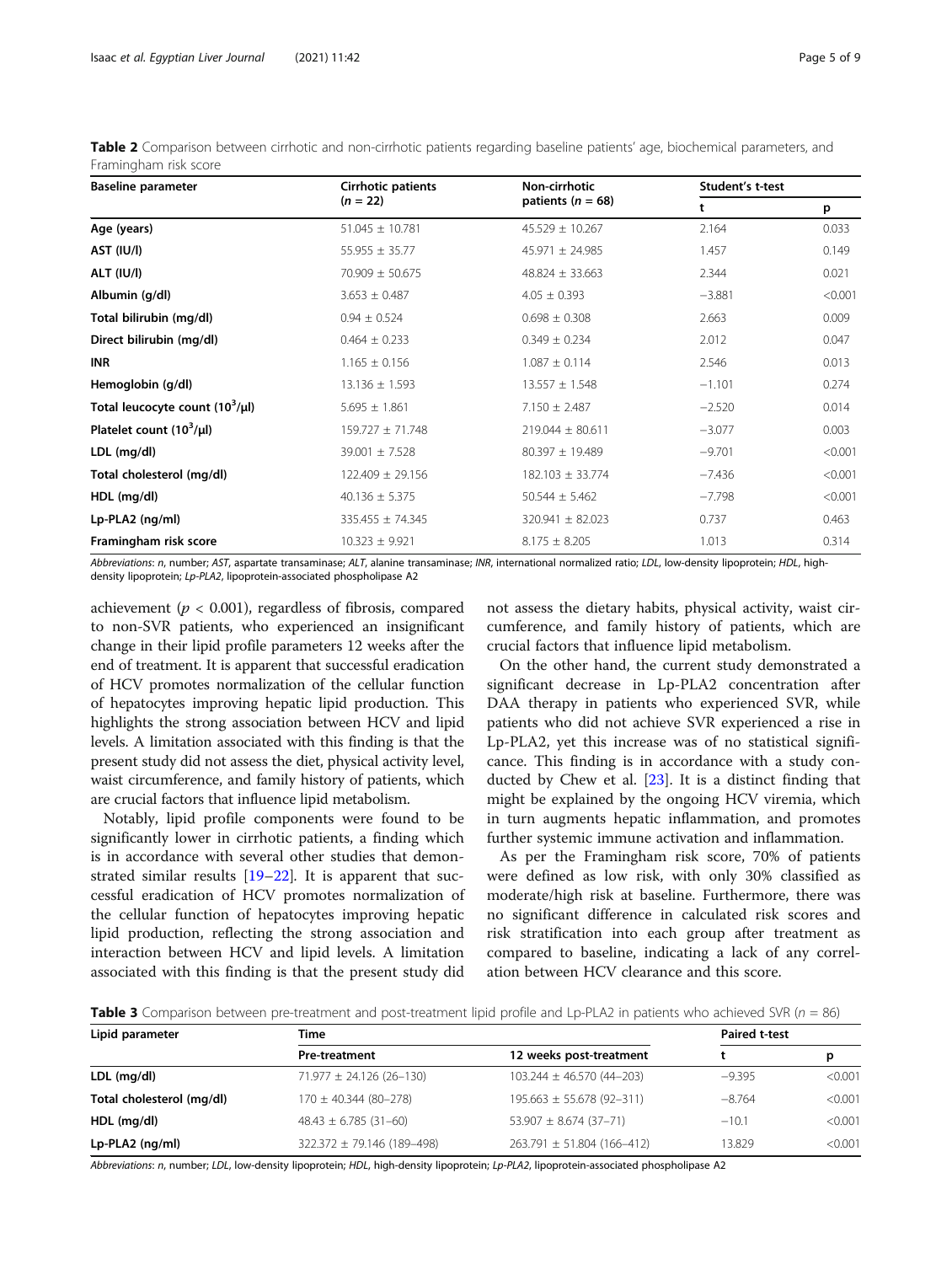| Lipid parameter                                 | Time                       | <b>Paired t-test</b>           |          |       |
|-------------------------------------------------|----------------------------|--------------------------------|----------|-------|
|                                                 | <b>Pre-treatment</b>       | 12 weeks post-treatment        |          | р     |
| LDL (mg/dl)                                     | $33.75 \pm 4.573$ (27-37)  | $36.5 \pm 4.655$ (30-41)       | $-2.200$ | 0.115 |
| Total cholesterol (mg/dl)                       | $114 \pm 32.527(87-158)$   | $117.5 \pm 28.361 (88 - 153)$  | $-1.000$ | 0.391 |
| HDL (mg/dl)                                     | $38.75 \pm 6.702$ (32-48)  | $37.25 \pm 5.123(30-42)$       | 0.878    | 0.444 |
| Lp-PLA2 (ng/ml)                                 | $370 \pm 98.668$ (260-474) | $392.25 \pm 88.733(319 - 500)$ | $-1.648$ | 0.198 |
| $\cdot$ $\cdot$ $\cdot$ $\cdot$ $\cdot$ $\cdot$ | .                          |                                |          |       |

<span id="page-5-0"></span>**Table 4** Comparison between pre-treatment and post-treatment lipid profile and Lp-PLA2 in patients who failed to achieve SVR ( $n = 4$ )

Abbreviations: n, number; LDL, low-density lipoprotein; HDL, high-density lipoprotein; Lp-PLA2, lipoprotein-associated phospholipase A2

On the contrary, using a cut-off value of >235 ng/ml for Lp-PLA2 mass, 17.78% of patients were found to be low risk, with 82.2% of patients identified as high risk at baseline. A significant decline in the number of patients classified as high risk was observed after treatment with DAAs, from 82.2 to 60%, with a consequent rise in the number of low-risk patients to 40% post-treatment ( $p =$ 0.002). Comparable results were demonstrated by Chew et al., who conducted a study comprising 54 HCV/HIV co-infected patients administered peginterferon (PEG)/ ribavirin (RBV) for 72 weeks. At baseline, there was no difference in CVD risk class by Lp-PLA2 level, whereas, after treatment, Lp-PLA2 levels decreased, although not statistically significantly, amongst SVRs (median change = −17.5 ng/ml [IQR, −67.0 to 47.0]) but not non-SVRs (median change = 9.50 ng/ml [IQR, −49.0 to 67.0]). There was a statistically significant difference in CVD risk class distribution by Lp-PLA2 level at 24 weeks after the end of treatment, with 25 of 27 (93%) of the non-SVR group in the high-risk category compared with 17 of 27 (63%) of the SVR group ( $p = 0.021$ ) [[23\]](#page-8-0). Another study conducted by Chew et al. aimed to predict CVD risk in HCV-infected and HCV non-infected patients using the Framingham risk score. In unadjusted analyses, the Framingham risk score was similar between both

groups ( $p = 0.192$ ), while adjusting for CVD risk factors overlooked by the Framingham risk score (age, race, BMI, chronic kidney disease, drug and alcohol use, and HIV status), HCV infection was associated with minimally lower risk score ( $p < 0.001$ ) [[24](#page-8-0)]. This suggests that the Framingham risk score may underestimate CVD risk in these patients, which is in accordance with our study.

A lack of association of Lp-PLA2 with the degree of liver disease was evident in the present study as the difference in Lp-PLA2 concentration between cirrhotic and non-cirrhotic patients was statistically insignificant  $(S =$ 0.463), suggesting that it may be less confounded by hepatic dysfunction as opposed to hepatically produced CVD biomarkers.

Lp-PLA2 concentration was found to show a significant positive correlation with age, smoking, BMI, hypertension, diabetes, FBG, and HbA1c level. Gender differences in Lp-PLA2 levels were also found; men had significantly higher levels than women  $(358.018 \pm 77.133)$ vs. 271.8  $\pm$  51.467 ng/ml;  $p < 0.001$ ). Lower Lp-PLA2 levels in women could be explained by the fact that estrogen hormone causes down-regulation of Lp-PLA2 expression due to lower concentrations of LDL cholesterol in women or estrogen-related decrease in plateletactivating factor acetylhydrolase activity [\[25\]](#page-8-0). Of note,

Table 5 Relationship between baseline Lp-PLA2 and gender, smoking, hypertension, diabetes, and ease of treatment

| Parameter                |                                      | Lp-PLA2 (ng/ml)      | t-test or ANOVA |          |                |                      |
|--------------------------|--------------------------------------|----------------------|-----------------|----------|----------------|----------------------|
|                          |                                      |                      | t or F          | p        |                |                      |
| Gender                   | <b>Male</b> ( $n = 55$ )             | $358.018 \pm 77.133$ | 5.832           | < 0.001  |                |                      |
|                          | <b>Female</b> $(n = 35)$             | $271.8 \pm 51.467$   |                 |          |                |                      |
| Smoking                  | <b>Smoker</b> $(n = 18)$             | $444.833 \pm 26.425$ | 10.83           | < 0.001  |                |                      |
|                          | <b>Non-smoker</b> $(n = 72)$         | $294.403 \pm 57.237$ |                 |          |                |                      |
| Hypertension             | <b>Hypertensive</b> $(n = 15)$       | $396.8 \pm 69.548$   | 4.17            | < 0.001  |                |                      |
|                          | <b>Normotensive</b> $(n = 75)$       | $310.027 \pm 74.298$ |                 |          |                |                      |
| <b>Diabetes</b>          | <b>Diabetic</b> $(n = 7)$            | $398 \pm 51.095$     | 5.171           | $0.008+$ | D&P            | $0.440^{+}$          |
|                          | <b>Pre-diabetic</b> $(n = 13)$       | $353.923 \pm 86.238$ |                 |          | D&N            | $0.015$ <sup>+</sup> |
|                          | <b>Non-diabetic</b> $(n = 70)$       | $311.671 \pm 76.597$ |                 |          | <b>P&amp;N</b> | $0.167$ <sup>+</sup> |
| <b>Ease of treatment</b> | <b>Easy to treat</b> $(n = 45)$      | $301.444 \pm 78.506$ | $-2.837$        | 0.006    |                |                      |
|                          | <b>Difficult to treat</b> $(n = 45)$ | $347.533 \pm 75.582$ |                 |          |                |                      |

†ANOVA (F) test, ‡ post hoc test

Abbreviations: n, number; Lp-PLA2, lipoprotein-associated phospholipase A2; D, diabetic; P, pre-diabetic; N, non-diabetic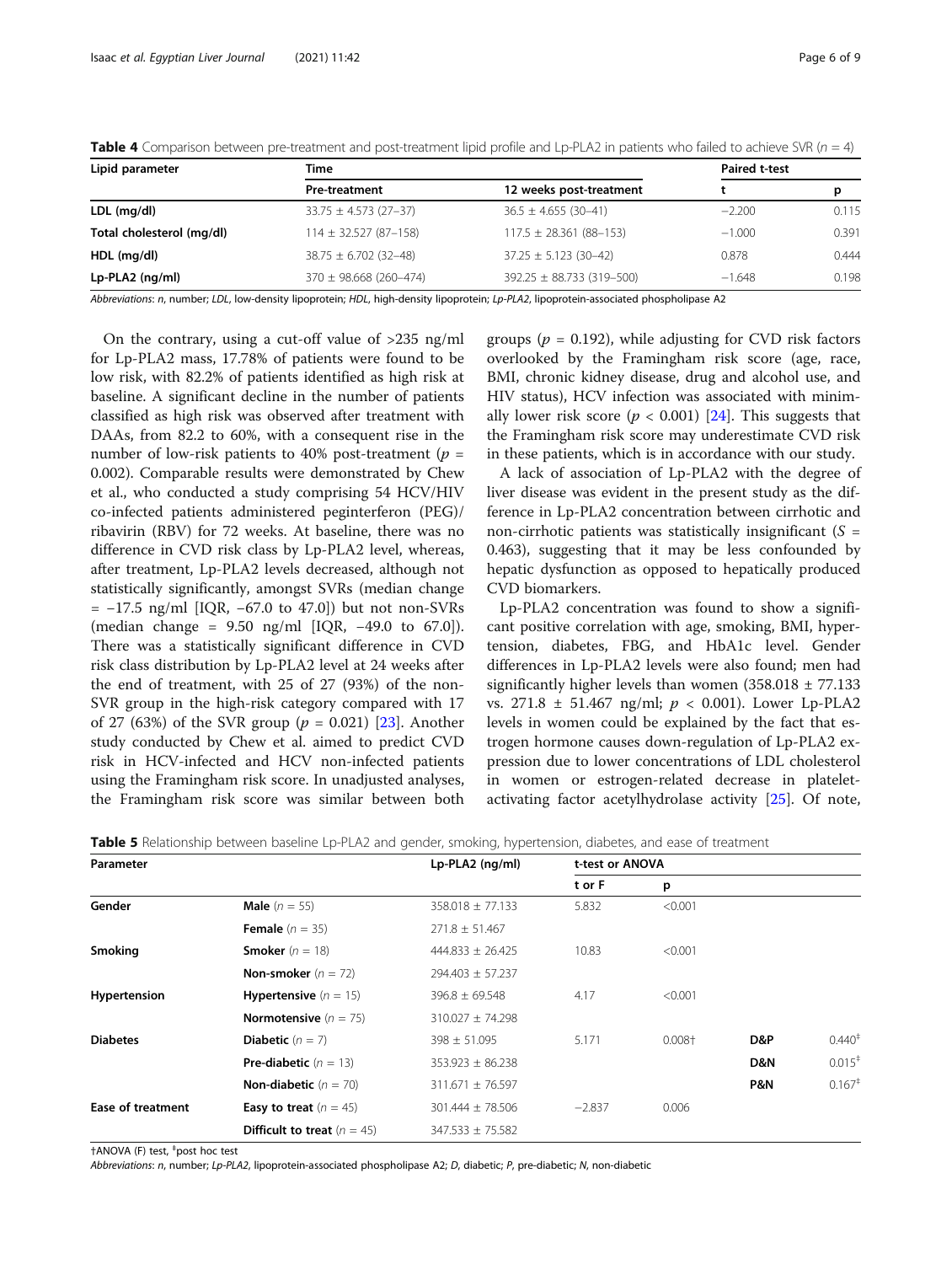| Studied parameter           | Lp-PLA2 (ng/ml) |                                   |          |                             |  |
|-----------------------------|-----------------|-----------------------------------|----------|-----------------------------|--|
|                             |                 | <b>Pre-treatment correlations</b> |          | Post-treatment correlations |  |
|                             | r               | p                                 | R        | p                           |  |
| Age                         | 0.350           | 0.001                             | 0.409    | < 0.001                     |  |
| BMI ( $\text{kg/m}^2$ )     | 0.331           | 0.001                             | 0.258    | 0.014                       |  |
| FBG (mg/dl)                 | 0.353           | 0.001                             | 0.412    | < 0.001                     |  |
| HbA1c                       | 0.332           | 0.001                             | 0.403    | < 0.001                     |  |
| Platelets $(10^3/$ I)       | $-0.225$        | 0.033                             | $-0.229$ | 0.03                        |  |
| AST (IU/I)                  | 0.188           | 0.076                             | 0.296    | 0.005                       |  |
| ALT (IU/I)                  | 0.099           | 0.355                             | 0.033    | 0.76                        |  |
| Albumin (g/dl)              | $-0.336$        | 0.001                             | $-0.31$  | 0.003                       |  |
| LDL (mg/dl)                 | 0.142           | 0.182                             | 0.197    | 0.062                       |  |
| Total cholesterol (mg/dl)   | 0.077           | 0.468                             | 0.043    | 0.689                       |  |
| HDL (mg/dl)                 | $-0.096$        | 0.366                             | $-0.284$ | 0.007                       |  |
| Framingham score            | 0.669           | < 0.001                           | 0.677    | < 0.001                     |  |
| Liver stiffness score (kPa) | 0.157           | 0.139                             | 0.276    | 0.008                       |  |

<span id="page-6-0"></span>Table 6 Correlation between Lp-PLA2 level and socio-clinical parameters, Framingham risk score (2008), and liver stiffness score at baseline and at 12 weeks post-treatment

Abbreviations: Lp-PLA2, lipoprotein-associated phospholipase A2; BMI, body mass index; FBG, fasting blood glucose; HbA1c, hemoglobin A1c; AST, aspartate transaminase; ALT, alanine transaminase; LDL, low-density lipoprotein; HDL, high-density lipoprotein

estrogen replacement therapy could significantly reduce Lp-PLA2 activity in healthy post-menopausal women [[26](#page-8-0)], while administration of steroids with progesterone-like activity increases Lp-PLA2 activity [\[27\]](#page-8-0). Additionally, smoking may increase the carrier (LDL) and the substrate (oxidized LDL) for Lp-PLA2 [[28](#page-8-0)].



cardiovascular disease; Lp-PLA2, lipoprotein-associated phospholipase A2

Finally, our study demonstrates the diagnostic performance of the best cut-off values of baseline AST, ALT, serum albumin, platelet count, and liver stiffness score in the prediction of cardiovascular disease risk in chronic HCV-infected patients. A cut-off value of >28 IU/l for ALT yielded the highest sensitivity (82.43%) in predicting CVD risk, while an albumin level  $\leq 3.7$  g/dl was most specific (93.75%) with the highest positive predictive value (96.6%).

We have to declare that the interpretation of the favorable changes in Lp-PLA2 mass was hindered by the lack of validation of the biomarker for CVD risk prediction in the context of HCV infection and the inability to correlate biomarker levels with hard outcomes such as CVD events or valid alternative means. Despite these limitations, our data remain informative, and further investigation that aims to test the predictive utility of both non-hepatic and hepatic CVD biomarkers and quantifying the potential benefit of HCV treatment on CVD is warranted.

## Conclusion

Traditional risk score calculators incorporating hepatically produced biomarkers, such as Framingham risk score, may underestimate CVD risk in HCV-infected patients, while Lp-PLA2 may provide a better estimate of CVD risk as it is a non-hepatically produced biomarker with no relation to liver disease severity. Furthermore, HCV clearance may reduce CVD risk as perpetuated by the significant reduction in Lp-PLA2 levels after DAA therapy and SVR.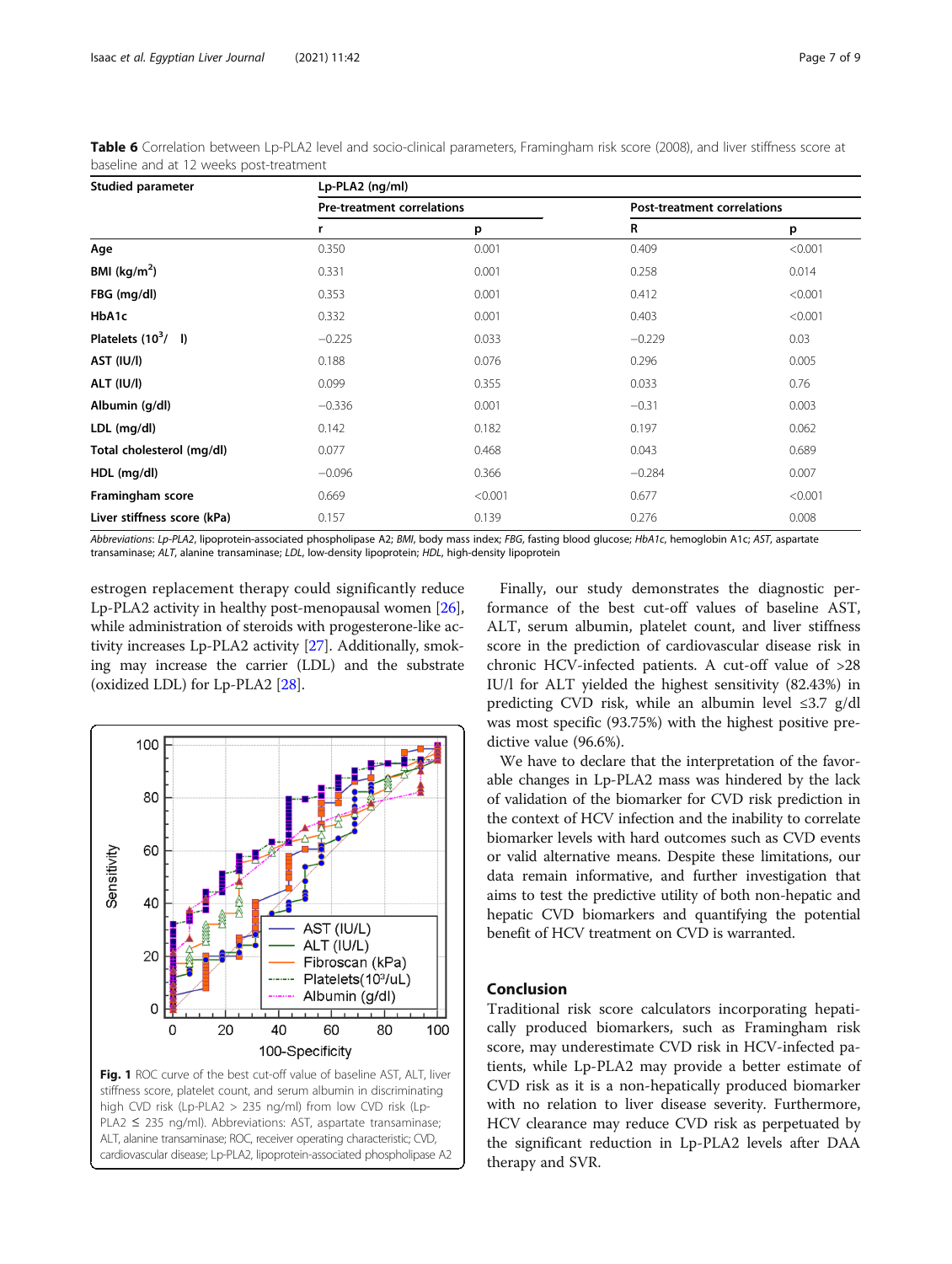#### <span id="page-7-0"></span>Abbreviations

AFP: Alpha-fetoprotein; ALT: Alanine transaminase; ANOVA: Analysis of variance; AST: Aspartate transaminase; CBC: Complete blood count; CVD: Cardiovascular disease; DCV: Daclatasvir; DM: Diabetes mellitus; ELISA: Enzyme-linked immunosorbent assay; FBG: Fasting blood glucose; HbA1c: Hemoglobin A1c; HBsAg: Hepatitis B surface antigen; HBV: Hepatitis B virus; HCC: Hepatocellular carcinoma; HCV: Hepatitis C virus; HIV: Human immunodeficiency virus; HRP: Horseradish peroxidase; hsCRP: High-sensitivity C-reactive protein; INR: International normalized ratio; IQR: Interquartile range; IR: Insulin resistance; LDL: Low-density lipoprotein; Lp-PLA2: Lipoproteinassociated phospholipase A2; NCCVH: National Committee for Control of Viral Hepatitis; PEG: Peginterferon; RBV: Ribavirin; RNA: Ribonucleic acid; ROC: Receiver operator characteristic; SD: Standard deviation; SOF: Sofosbuvir; SVR: Sustained virologic response; TMB: Tetramethylbenzidine

#### Acknowledgements

The authors express their gratitude to the staff members of the Clinical Pathology and Internal Medicine (gastroenterology and hepatology unit) departments at Ain Shams University Hospital, Cairo, Egypt.

#### Authors' contributions

AI proposed the research subject, conducted a final revision of the gathered data, and shared in writing the manuscript. BE shared in the data acquisition and revision and drafting of the manuscript, besides being the corresponding author. KE made a substantial contribution in writing the manuscript and revising it critically for important intellectual content. RSM contributed to the study by revising and drafting the work and participated in writing the manuscript. SAI revised the laboratory analysis, tabulated the data, and helped in the statistical analysisS of the collected data. ES shared in the data collection, revision, and interpretation of the statistical analysis of all data and in writing the manuscript. All authors have read and approved the submitted version of the manuscript. Each author agreed to be personally accountable for their own contributions and ensured that questions related to the accuracy or integrity of any part of the work are appropriately investigated and resolved.

#### Funding

This research did not receive any specific grant from any funding agencies.

#### Availability of data and materials

The datasets used and analyzed during the current study are available from the corresponding author on reasonable request.

## **Declarations**

#### Ethics approval and consent to participate

The study was performed according to the ethical standards for human experimentation and in accordance with the ethical principles of the 1975 Declaration of Helsinki. Patients included in the study signed an informed written consent to participate. All procedures performed in this study were in accordance with the standards of the Research Ethics Committee (REC) of the Faculty of Medicine, Ain Shams University (FWA 000017585).

#### Consent for publication

Not applicable.

#### Competing interests

The authors declare that they have no competing interests.

#### Author details

<sup>1</sup>Department of Internal Medicine, Gastroenterology and Hepatology Unit, Faculty of Medicine, Ain Shams University, Cairo 11566, Egypt. <sup>2</sup>Department of Clinical Pathology, Faculty of Medicine, Ain Shams University, Cairo 11566, Egypt.

#### Received: 7 April 2021 Accepted: 18 May 2021 Published online: 26 May 2021

#### References

- 1. Negro F (2014) Facts and fictions of HCV and comorbidities: steatosis, diabetes mellitus, and cardiovascular diseases. J Hepatol. 61(1):S69–S78. <https://doi.org/10.1016/j.jhep.2014.08.003>
- 2. Kralj D, Virović Jukić L, Stojsavljević S, Duvnjak M, Smolić M, Čurčić IB (2016) Hepatitis C virus, insulin resistance, and steatosis. J Clin Transl Hepatol 4(1): 66–75. <https://doi.org/10.14218/JCTH.2015.00051>
- 3. El Sagheer G, Soliman E, Ahmad A, Hamdy L (2018) Study of changes in lipid profile and insulin resistance in Egyptian patients with chronic hepatitis C genotype 4 in the era of DAAs. Libyan J Med. 13(1):1435124. <https://doi.org/10.1080/19932820.2018.1435124>
- 4. Kohli A, Shaffer A, Sherman A, Kottilil S (2014) Treatment of hepatitis C: a systematic review. JAMA. 312(6):631–640. [https://doi.org/10.1001/ja](https://doi.org/10.1001/jama.2014.7085) ma.2014.708<sup>6</sup>
- 5. Meissner EG, Lee YJ, Osinusi A, Sims Z, Qin J, Sturdevant D, McHutchison J, Subramanian M, Sampson M, Naggie S, Patel K, Remaley AT, Masur H, Kottilil S (2015) Effect of sofosbuvir and ribavirin treatment on peripheral and hepatic lipid metabolism in chronic hepatitis C virus, genotype 1-infected patients. Hepatology. 61(3):790–801. <https://doi.org/10.1002/hep.27424>
- 6. Corey KE, Kane E, Munroe C, Barlow LL, Zheng H, Chung RT (2009) Hepatitis C virus infection and its clearance alter circulating lipids: implications for long-term follow-up. Hepatology. 50(4):1030–1037. [https://doi.org/10.1002/](https://doi.org/10.1002/hep.23219) [hep.23219](https://doi.org/10.1002/hep.23219)
- 7. Dhingra R, Vasan RS (2017) Biomarkers in cardiovascular disease: statistical assessment and section on key novel heart failure biomarkers. Trends Cardiovasc Med. 27(2):123–133. <https://doi.org/10.1016/j.tcm.2016.07.005>
- 8. Bhatti S, Hakeem A, Cilingiroglu M (2010) Lp-PLA(2) as a marker of cardiovascular diseases. Curr Atheroscler Rep. 12(2):140–144. [https://doi.](https://doi.org/10.1007/s11883-010-0095-6) [org/10.1007/s11883-010-0095-6](https://doi.org/10.1007/s11883-010-0095-6)
- 9. Lavi S, McConnell JP, Rihal CS et al (2007) Local production of lipoproteinassociated phospholipase A2 and lysophosphatidylcholine in the coronary circulation: association with early coronary atherosclerosis and endothelial dysfunction in humans. Circulation. 115(21):2715–2721. [https://doi.org/10.11](https://doi.org/10.1161/CIRCULATIONAHA.106.671420) [61/CIRCULATIONAHA.106.671420](https://doi.org/10.1161/CIRCULATIONAHA.106.671420)
- 10. Cojocaru M, Cojocaru IM, Silosi I (2010) Lipoprotein-associated phospholipase A2 as a predictive biomarker of sub-clinical inflammation in cardiovascular diseases. Maedica (Bucur). 5(1):51–55
- 11. Lanman RB, Wolfert RL, Fleming JK, Jaffe AS, Roberts WL, Warnick GR, McConnell JP (2006) Lipoprotein-associated phospholipase A2: review and recommendation of a clinical cut point for adults. Prev Cardiol. 9(3):138– 143. <https://doi.org/10.1111/j.1520-037x.2006.05547.x>
- 12. Elsharkawy A, Fouad R, El Akel W et al (2017) Sofosbuvir-based treatment regimens: real life results of 14 409 chronic HCV genotype 4 patients in Egypt. Aliment Pharmacol Ther. 45(5):681–687. [https://doi.org/10.1111/a](https://doi.org/10.1111/apt.13923) [pt.13923](https://doi.org/10.1111/apt.13923)
- 13. El-Akel W, El-Sayed MH, El Kassas M et al (2017) National treatment programme of hepatitis C in Egypt: hepatitis C virus model of care. S. 24(4): 262–267. <https://doi.org/10.1111/jvh.12668>
- 14. D'Agostino RB Sr, Vasan RS, Pencina MJ, Wolf PA, Cobain M, Massaro JM, Kannel WB (2008) General cardiovascular risk profile for use in primary care: the Framingham Heart Study. Circulation. 117(6):743–753. [https://doi.org/1](https://doi.org/10.1161/CIRCULATIONAHA.107.699579) [0.1161/CIRCULATIONAHA.107.699579](https://doi.org/10.1161/CIRCULATIONAHA.107.699579)
- 15. Babiker A, Jeudy J, Kligerman S, Khambaty M, Shah A, Bagchi S (2017) Risk of cardiovascular disease due to chronic hepatitis C infection: a review. J Clin Transl Hepatol. 5(4):343–362. <https://doi.org/10.14218/JCTH.2017.00021>
- 16. Butt AA, Yan P, Simon TG, Chung RT, Abou-Samra AB, ERCHIVES study team (2015) Changes in circulating lipids level over time after acquiring HCV infection: results from ERCHIVES. BMC Infect Dis 15(1):510. [https://doi.org/1](https://doi.org/10.1186/s12879-015-1268-2) [0.1186/s12879-015-1268-2](https://doi.org/10.1186/s12879-015-1268-2)
- 17. Ali M, Madjid M (2009) Lipoprotein-associated phospholipase A2: a cardiovascular risk predictor and a potential therapeutic target. Future Cardiol. 5(2):159–173. <https://doi.org/10.2217/14796678.5.2.159>
- 18. Zalewski A, Macphee C (2005) Role of lipoprotein-associated phospholipase A2 in atherosclerosis: biology, epidemiology, and possible therapeutic target. Arterioscler Thromb Vasc Biol. 25(5):923–931. [https://doi.org/10.1161/](https://doi.org/10.1161/01.ATV.0000160551.21962.a7) [01.ATV.0000160551.21962.a7](https://doi.org/10.1161/01.ATV.0000160551.21962.a7)
- 19. Kuo YH, Chuang TW, Hung CH, Chen CH, Wang JH, Hu TH, Lu SN, Lee CM (2011) Reversal of hypolipidemia in chronic hepatitis C patients after